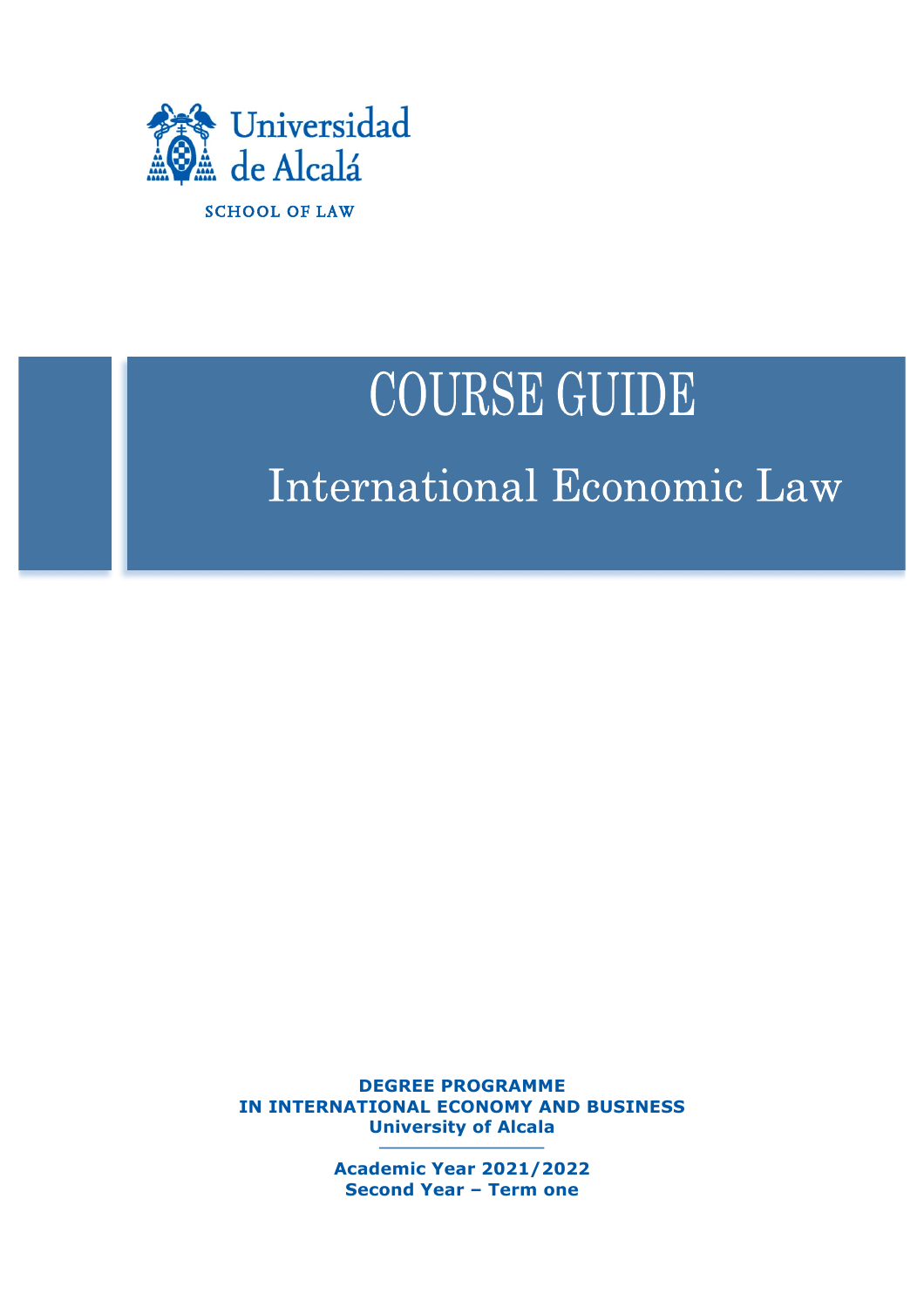

## **MODULE**

| <b>Course Name:</b>             | <b>International Economic Law</b>                                                                                                                                                                                                                           |
|---------------------------------|-------------------------------------------------------------------------------------------------------------------------------------------------------------------------------------------------------------------------------------------------------------|
| Code:                           | 361000                                                                                                                                                                                                                                                      |
| Degree Course:                  | <b>International Economy and Business</b>                                                                                                                                                                                                                   |
| Department and Subject<br>Area: | <b>Department of Legal Sciences</b><br><b>Public International Law and</b><br><b>International Relations</b>                                                                                                                                                |
| Type:                           | <b>Compulsory</b>                                                                                                                                                                                                                                           |
| <b>ECTS Credits:</b>            | <b>6 Credits</b>                                                                                                                                                                                                                                            |
| Year/Term/Timetable:            | Second Year - Term One - Morning<br><b>Session</b>                                                                                                                                                                                                          |
| <b>Course Convener:</b>         | <b>Prof. Dr. Francisco Pascual Vives</b>                                                                                                                                                                                                                    |
| Office hours:                   | Personal meetings with lecturer should<br>be arranged in advance. They will take<br>place in the School of Law.<br>Contact lecturer via email to arrange an<br>appointment in advance.<br><b>Prof. Dr. Francisco Pascual Vives</b><br>f.pascualvives@uah.es |
| Language of instruction:        | <b>English</b>                                                                                                                                                                                                                                              |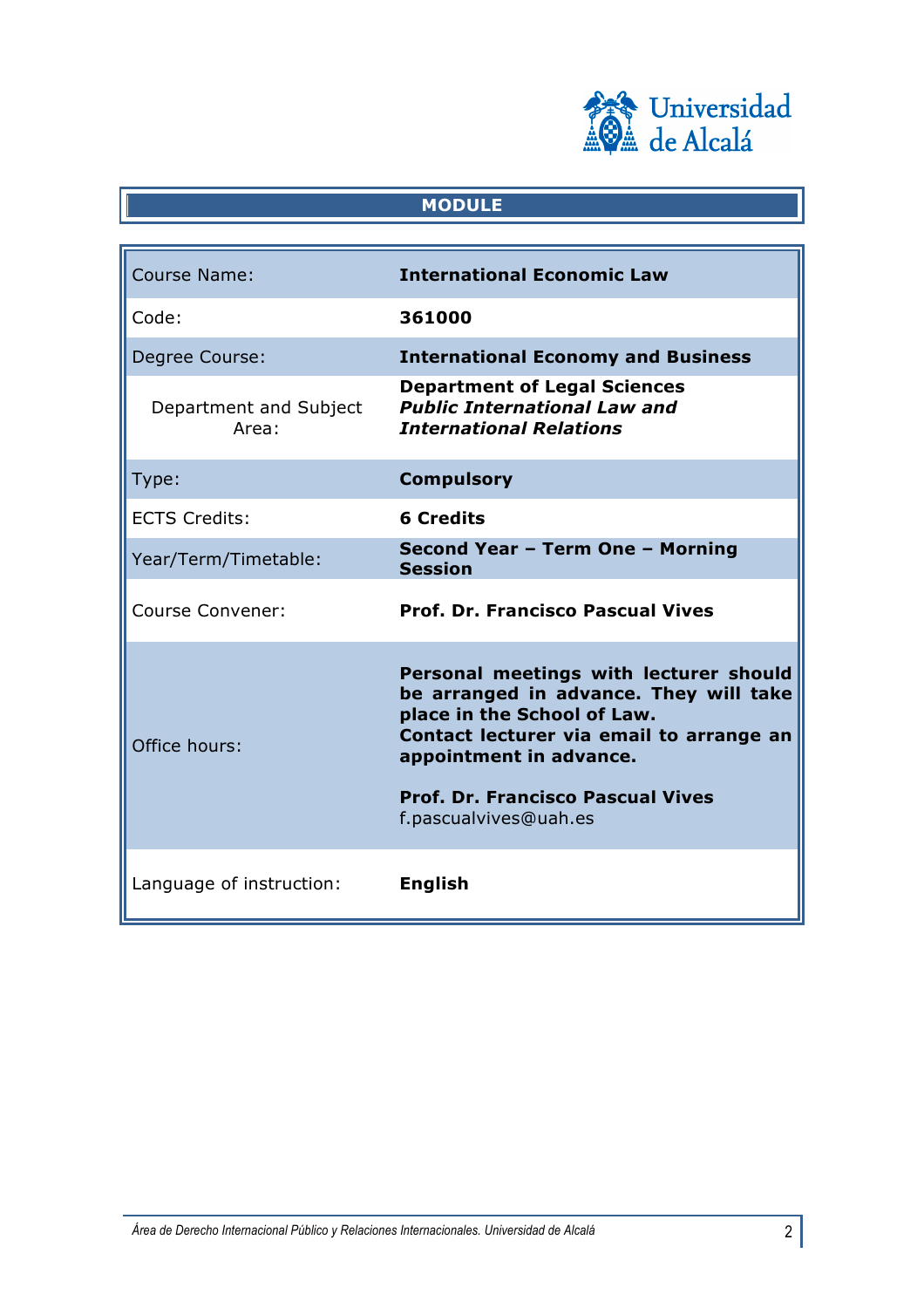

## **1. PRESENTATION**

International economic law is a compulsory course offered in the first term of the second year of the International Economy and Business degree programme.

It introduces students to the realities both of public international law and international economic law, and is part of a set of courses that deal with the legal regulation of international trade flows. As such, it complements International Economic Organizations, a course that is offered in the fourth year of the degree.

The knowledge acquired by students will enable them to advance professionally in the field of international economic relations in the areas of trade and/or finance.

This course is reinforced by the cross-curricular course on "Introduction to International Relations and the European Union" (code 100015), offered also by the Department of Public International Law and International Relations.

Lastly, for students to reap significant benefit from this course, we recommend they possess skills, aptitudes and attitudes that will enable them to best comprehend and be able to deal in depth with complex international situations.

In particular, to get the most out of this course, *students should*:

- Be conversant in new information and communication technologies (use of the internet, specialized data bases, virtual classroom, etc.).
- − Have knowledge of foreign languages (mainly English).
- − Have a basic knowledge of the Humanities and the Social Sciences (History, Geography, etc.)
- − Be a regular reader of written press.
- − Constantly be interested in knowing more about things.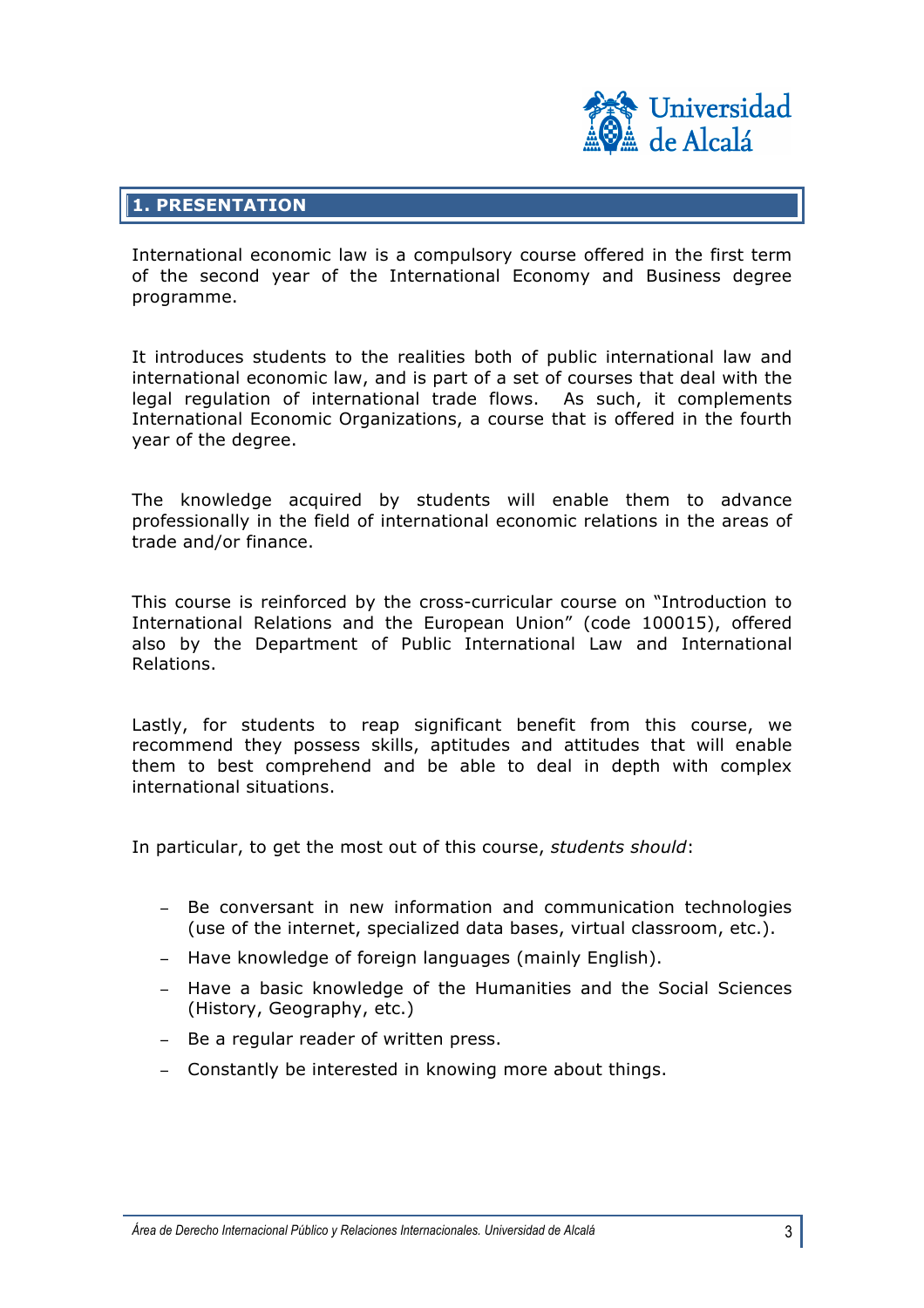

## **2. COMPETENCES**

#### **Generic Competences:**

- 1. Develop a critical and thoughtful acquisition of knowledge.
- 2. Ability to develop autonomous learning.
- 3. Ability to seek out solutions to legal problems posed by international business.
- 4. Ability to use vocabulary specific to international legal matters.

### **Specific competences:**

- 1. Acquire basic knowledge and understanding of international law through the study of international practice.
- 2. Identify international problems that arise in international society and offer critical reflections regarding them.
- 3. Be able to contextualise a specific international economic problem in accordance with legal knowledge acquired.
- 4. Be able to interrelate knowledge acquired both during the course and knowledge acquired in other courses and even at other educational levels, to offer well developed, creative, integrated responses.
- 5. Present theoretical and practical course content clearly and fluently to both large and small group sessions.
- 6. Be able to draw on and correctly use the knowledge and skills acquired during the course in new situations.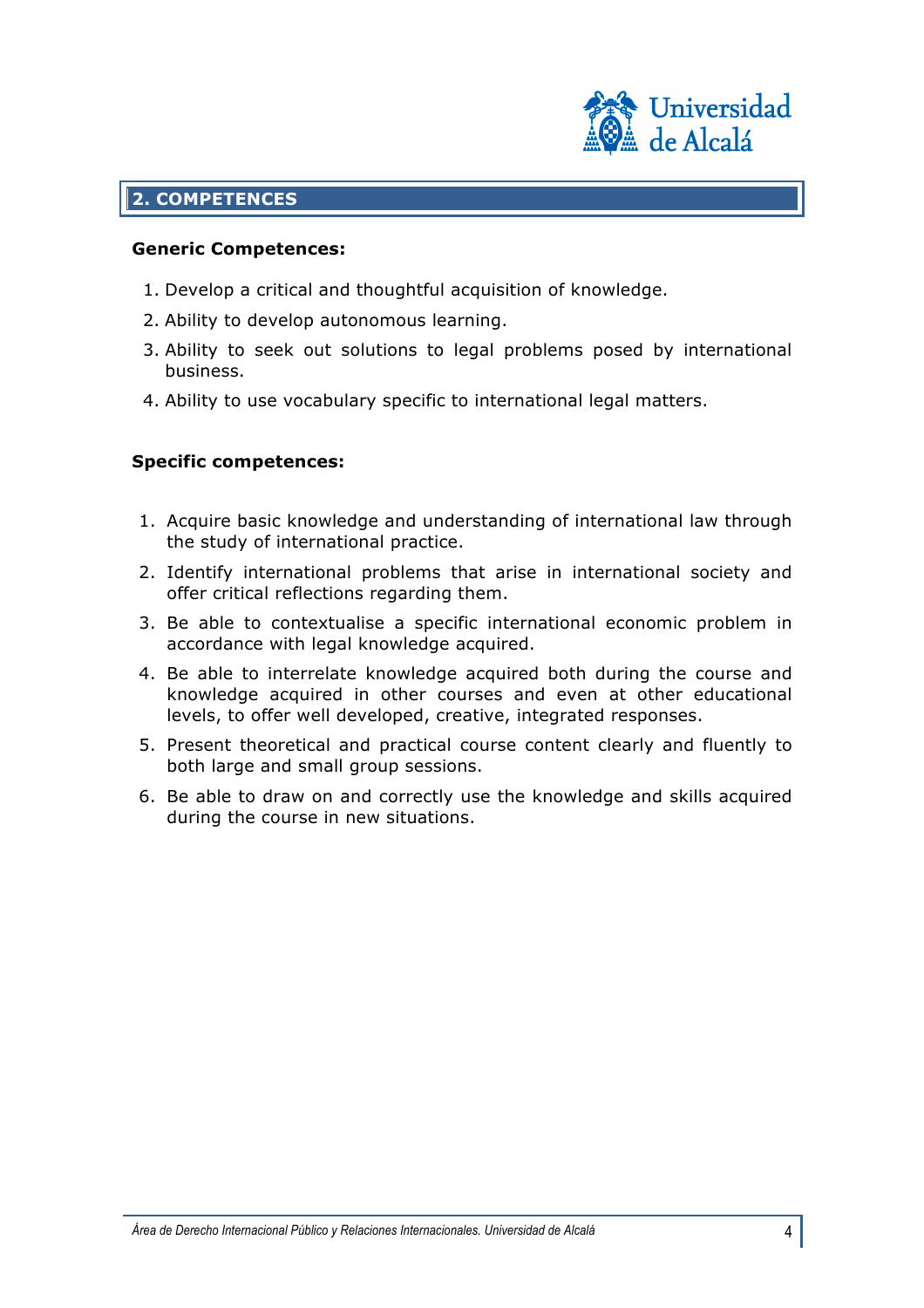

**Unit I: Introduction to International Economic Law Unit II: The Formation of International Economic Law Unit III: The Subjects of International Economic Law Unit IV: The Application of International Economic Law**

| <b>Units</b>                                                                               | <b>No. Classes</b>                      |
|--------------------------------------------------------------------------------------------|-----------------------------------------|
| Unit I<br><b>Introduction to</b><br><b>International</b><br><b>Economic Law</b>            | 3 theoretical and<br>practical sessions |
| <b>Unit II</b><br><b>The Formation of</b><br><b>International</b><br><b>Economic Law</b>   | 3 theoretical and<br>practical sessions |
| Unit III<br><b>The Subjects of</b><br><b>International</b><br><b>Economic Law</b>          | 4 theoretical and<br>practical sessions |
| <b>Unit IV</b><br><b>The Application of</b><br><b>International</b><br><b>Economic Law</b> | 4 theoretical and<br>practical sessions |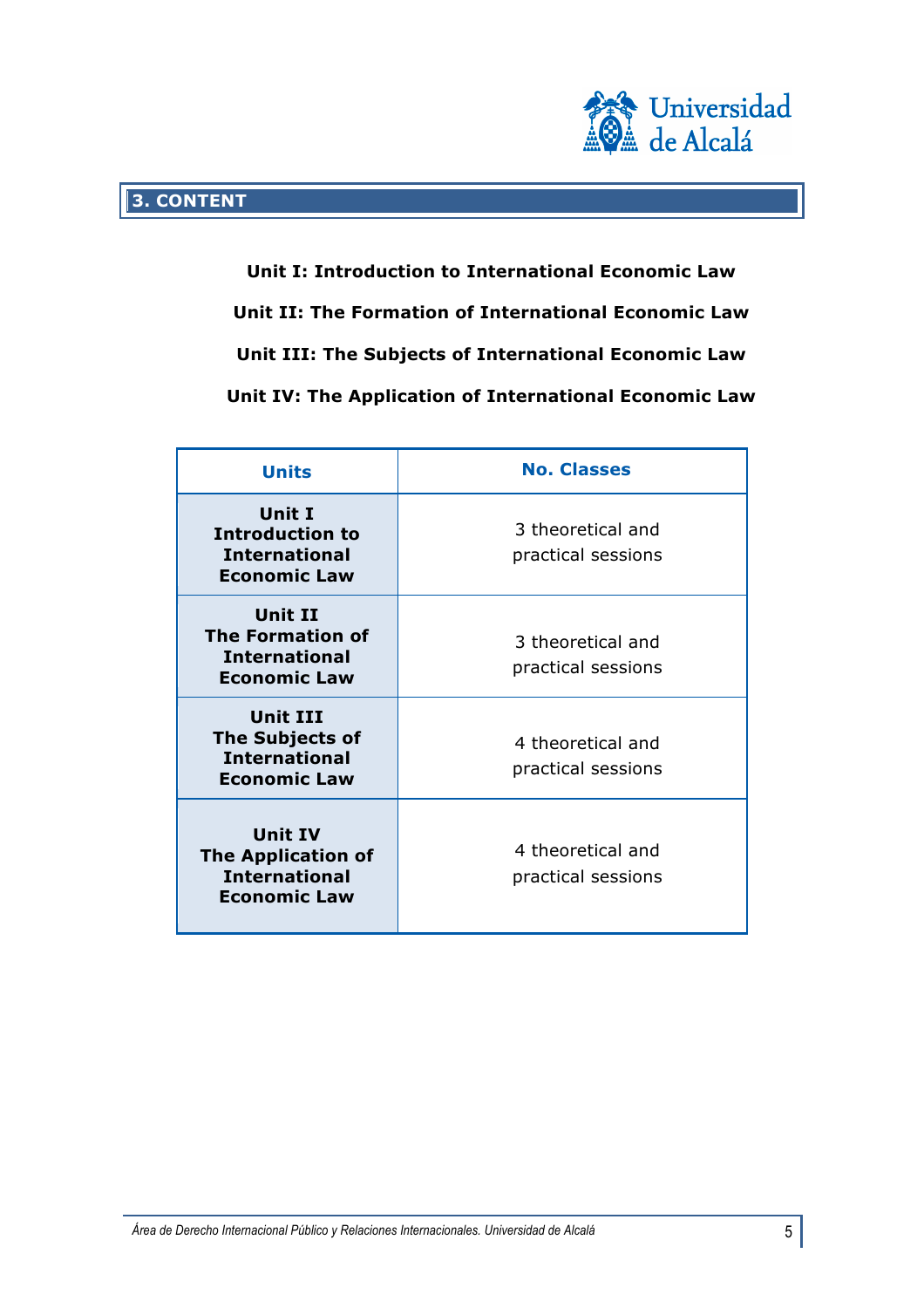

## **4 TEACHING METHOD. ACTIVITIES**

#### **4.1. Breakdown of classroom teaching and autonomous learning:**

### **Total no. of hours: 150**

| <b>Classroom</b>           | 48 hours of classroom teaching                                                                                         |
|----------------------------|------------------------------------------------------------------------------------------------------------------------|
| <b>Autonomous learning</b> | 60 hours of individual study<br>42 hours devoted to preparing<br>classes, resolving case studies<br>and writing papers |

#### **4.2. Methodological strategies**

The teaching staff has designed a series of different strategies aimed at student acquisition of projected competencies (see Section 2 of the Course Guide).

The learning/teaching process is viewed from a constructivist perspective, in which the student is not a mere recipient of information, but rather an active participant in the learning process, with the lecturer acting as his or her guide.

Students participate in classroom activities and must also work individually or in groups outside the classroom. All activities are aimed at developing a series of aptitudes and involve putting into practice different skills and competencies (oral and written expression, teamwork, social and communication skills, ability to work on one's own, et. al.).

## **4.2.1. Classroom sessions**

All the activities students engage in throughout the term are part of the learning process and will be evaluated in accordance with the evaluation and grading criteria set forth in Section 5.2.

*Active participation by students is essential in this process*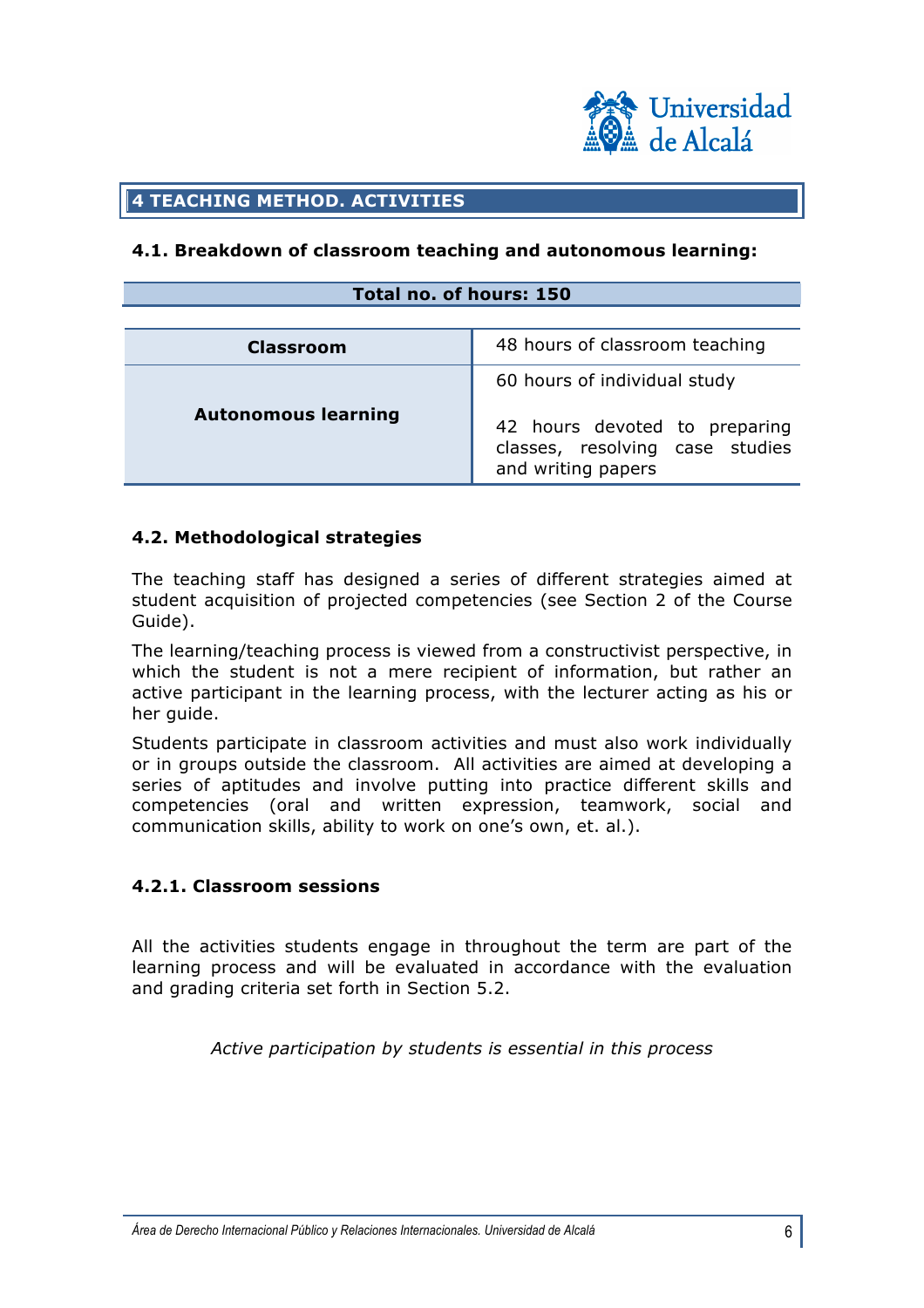

*Large group sessions*: For the large group sessions, students must have thoroughly read the handbook and other materials as indicated by the lecturer.

As a result of the above, a dynamic class session is expected, with lecturerstudent as well as student-student interaction. Students are encouraged to comment on current events and relate them to the course content already studied. The goal is for students to be actively involved in the classroom session.

*Small group sessions*: Small group sessions are devoted mainly to case studies.

Just as in the large group sessions, in order for small group sessions to be interactive, students must attend having already prepared the study of a case proposed by the lecturer. There will be classroom discussion on the solutions offered by the student, and concepts will be explained and questions answered. The lecturer may pose other issues pertinent to the case to stimulate classroom discussion.

## **4.2.2. Educational activities outside the classroom**

*Academic activities organized by the Department*: Each year, the Section of public international law and international relations organises seminars and conferences on Public International Law, European Union Law, and International Relations. These activities give students a broader view of the issues studied in the classroom and complement the knowledge acquired in the academic setting. Participation in at least one of these activities is required. Students may be asked to write a short paper on each activity.

*Individual and/or group tutorials*: Throughout the term, the lecturer holds individual and/or group tutorials with students, as determined by specific needs.

*Autonomous learning*: The work students do on their own is an important part of the learning process (see Section 4.1. of the Course Guide).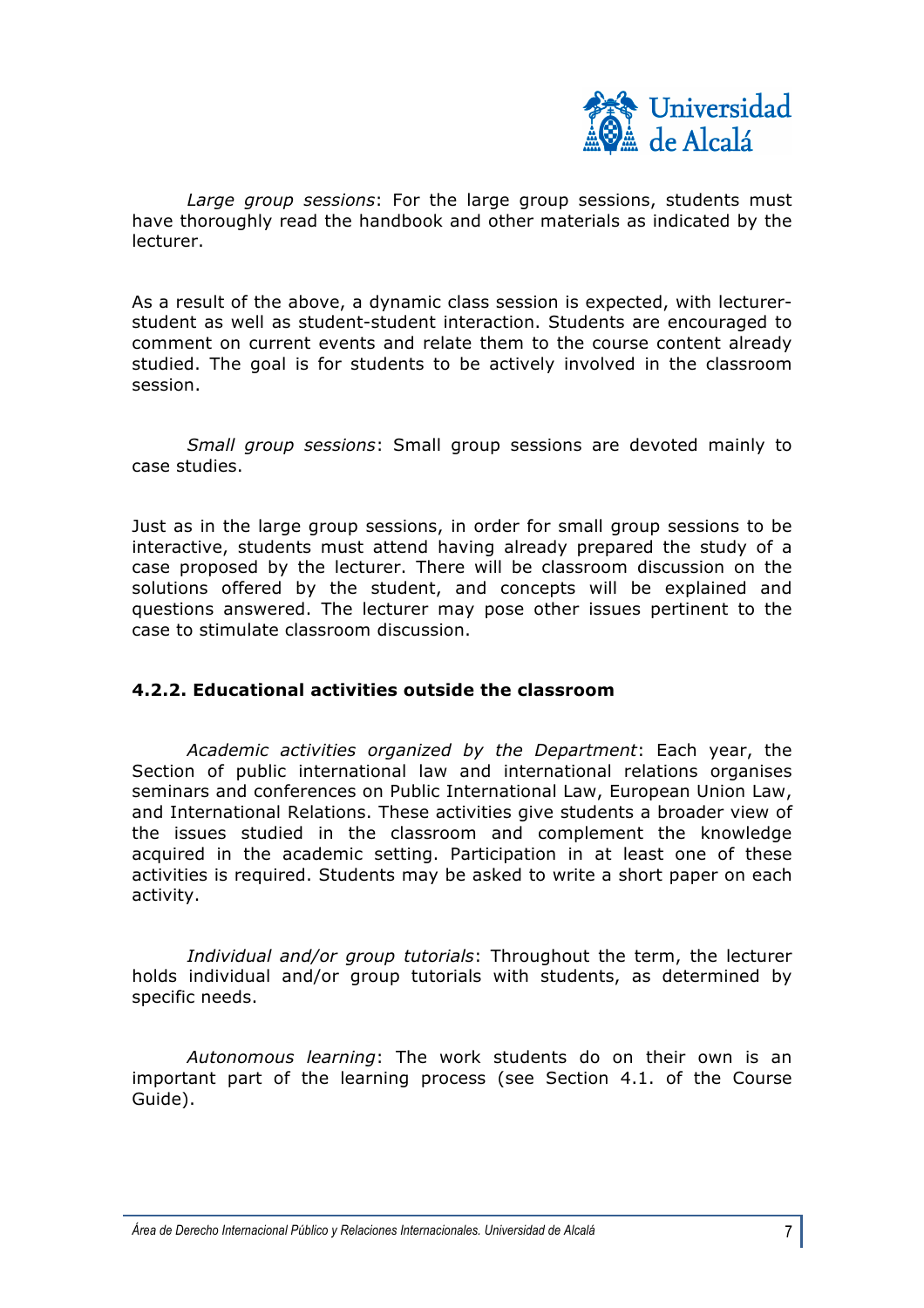

*For classroom sessions to advance properly in accordance with the methodology as set forth in this Course Guide, students must do the reading and prepare the case studies and/or other activities as indicated by the lecturer prior to each session.*

Students must also participate in group and/or individual activities outside the classroom, in addition to preparing for theoretical exams and the final practical exercise.

## **4.3. Course Materials and Resources**

*Students must bring the recommended course handbook with them to the classroom*. In compliance with copyright regulations, no *handbooks* may be photocopied or downloaded from webpages without appropriate author permission.

Other complementary materials may be recommended, and are made available to students through the course's virtual classroom. Students are advised to regularly consult the virtual platform.

## **5. EVALUATION**

#### **5.1. Evaluation Criteria**

- Acquisition and comprehension of basic knowledge covered in the course.
- Appropriate use of this knowledge in problem-solving and analysis of new situations.
- Ability to express in English theoretical and practical content succinctly, clearly and correctly, both orally and in writing.
- Ability to correlate and apply acquired concepts to practical situations.
- Appropriate use of legal resources and case law applicable to the practical cases presented.
- Class attendance and full completion of assigned work and exercises.
- Legal reasoning based on reflection, and comprehension of knowledge acquired both in writing and orally in class activities.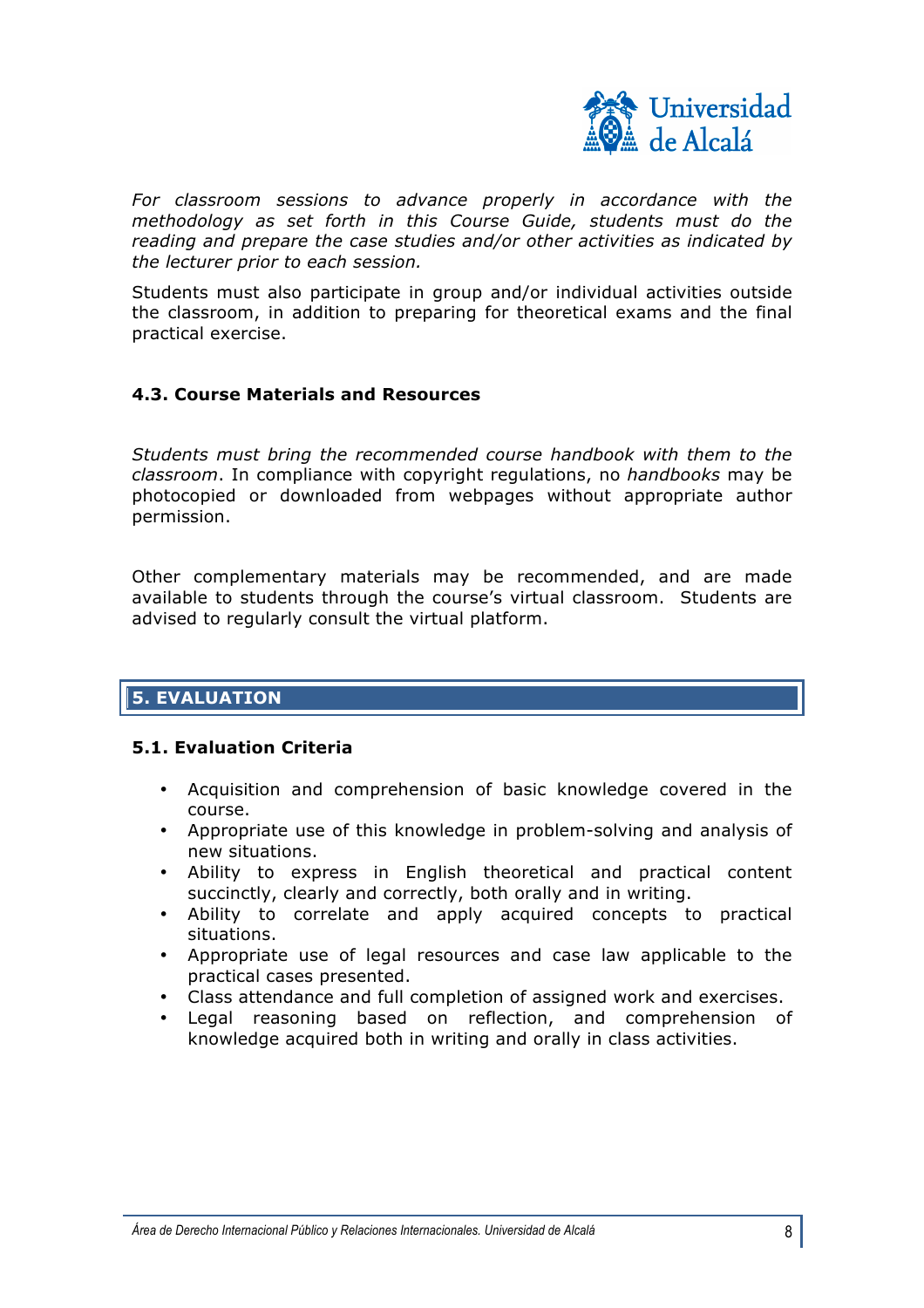

## **5.2. Evaluation procedure**

There are two evaluation options for determining whether a student passes the course:

- A) Continuous evaluation
- B) Final evaluation

Under both options, students have two final exam possibilities: a normal final exam and an extraordinary final exam (second chance).

## **A) Continuous Evaluation:**

This procedure follows the ECTS credit system, particularly focussing therefore on monitoring students' work and inciting reflective, critical and autonomous learning.

• *Class attendance* 

Regular class attendance is a prerequisite for learning and for being able to properly monitor student progress. To pass the course under the continuous evaluation option, students must attend at least 90% of all classes. Lecturers keep a record of attendance.

• *Examinations and Grading Criteria* 

The continuous evaluation option requires the work done by students throughout the term to be evaluated. For this purpose, evidence of student learning is gathered through different exams showing how well students have developed the different skills, based on the evaluation criteria.

The final grade for the course is the result of applying the following grading criteria:

**30%** (3 points out of 10) One theoretical exam is administered during the term. This exam consists of 15 short questions or test type on course content.

**20%** (2 points out of 10) This is an in-depth practical activity on issues of public international law and international economic law. It is a collaborative-group activity is defined in accordance with the characteristics of the group.

**20%** (2 points out of 10) Contributions made by the student in class and in interdisciplinary activities, which evaluate student preparation of course content, readings and the case studies.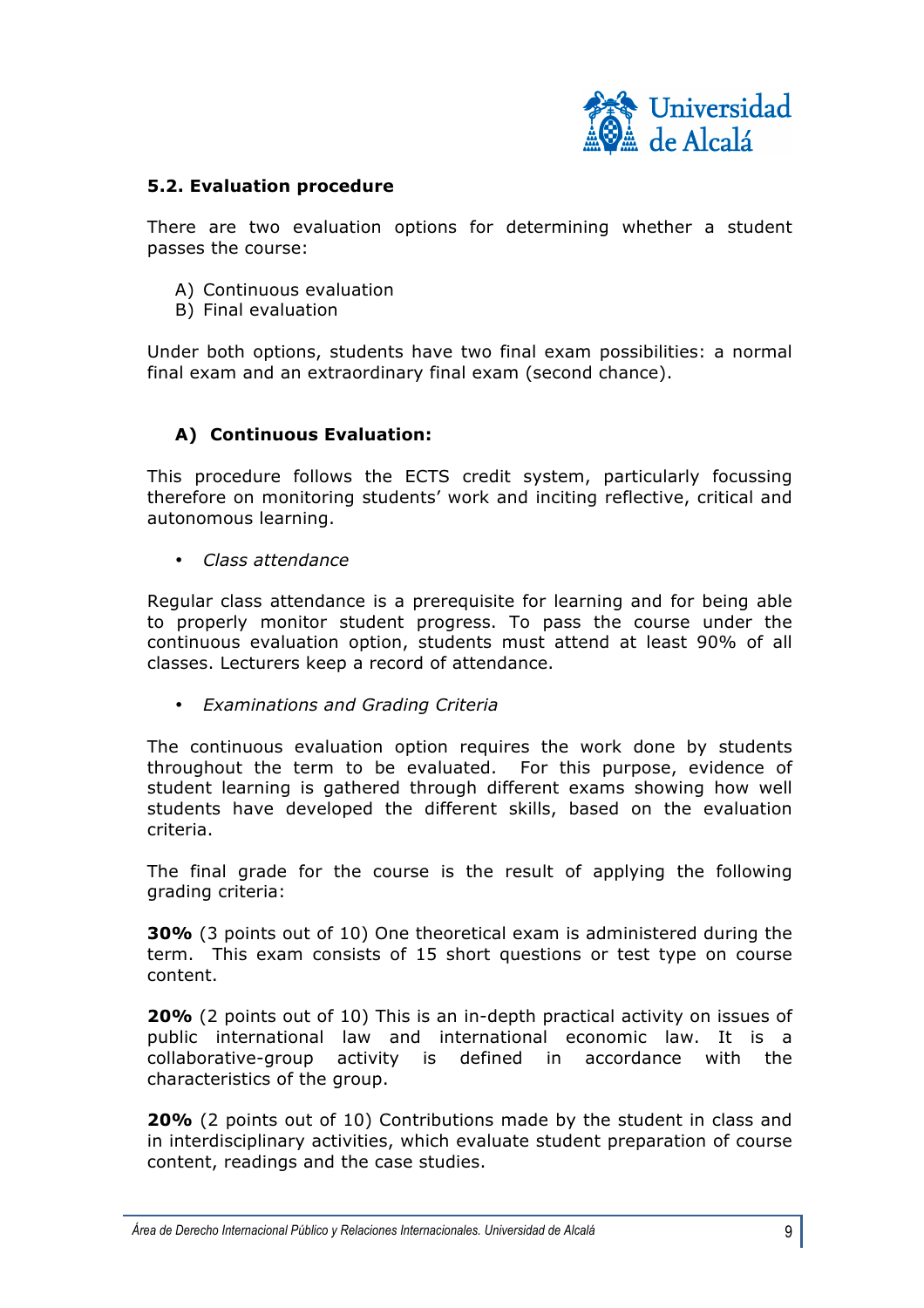

**30%** (3 points out of 10) A final written exam of practical nature. It is given on the official date set for such examination. Students are given one hour and fifteen minutes to resolve a case study and may consult the recommended course handbook as well as any other materials the lecturer considers appropriate.

A passing grade under the continuous evaluation option requires a minimum grade of 5 points (Pass) out of 10, in all the abovementioned categories.

A student may only be considered a "no show" under the continuous evaluation option if he or she did not perform or turn in any of the different learning and/or evaluation activities.

## **B) Final Evaluation:**

Students who opt for the final evaluation must necessarily apply in writing to the Dean of the School of Economics within the first two weeks of the course term, explaining the reasons preventing them from being able to comply with the continuous evaluation option. Although this is determined on a case-by-case basis, some reasons that would enable the final evaluation option to be applied would be not being able to attend sessions in person, work obligations, family obligations, health reasons or disability.

Students opting for the final evaluation must show that they have acquired the general and specific competencies set forth in the course guide by means of a **FINAL EXAM** consisting of two written parts:

- *Theoretical exam*: 15 short questions or test type. To take this test, students MAY NOT have the recommended handbook or any other materials available.
- *Practical exam:* Students have one hour and fifteen minutes to resolve a practical case. To do so they may use the recommended handbook as well as any other materials as approved by the lecturer.

To pass the course, students must receive a minimum grade of 5 (Pass) out of 10, *on each exam*. Once this requirement is met, the final grade will be the average of the grades from each exam.

## **C) Extraordinary Final Exam (second chance):**

Students under both the continuous evaluation and final evaluation options who did not receive a passing grade during the regular evaluation period in accordance with the grading criteria set forth in previous sections, may take a final and extraordinary theoretical-practical exam to be held in May/June.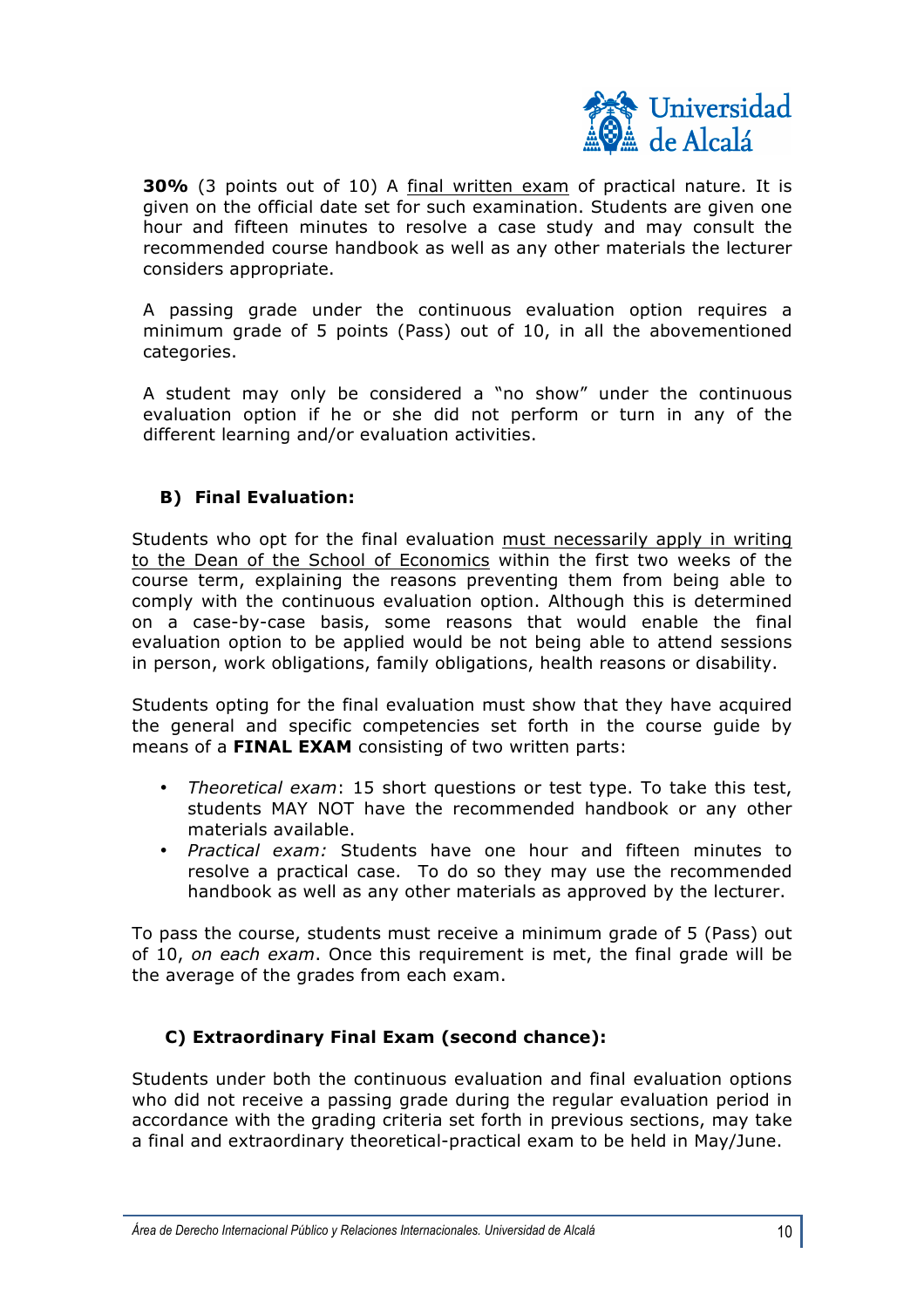

This extraordinary exam has a similar format than the final exam under the final evaluation (see Section 5.2.B of the Course Guide).

## **6. BIBLIOGRAPHY**

All materials necessary for both the theoretical and practical classes are found in the following manuals:

## **6. Bibliography**

All required materials for this course (both for the theory and practical elements) can be found in the following textbook:

### **- LOWE, V.,** *International Law***, Oxford 2007, Ed. Clarendon Press.**

In order to compare the legal contents studied in English, students shall consult the Spanish textbook:

### **- JIMÉNEZ PIERNAS, C. (Dir.):** *Introducción al Derecho Internacional Público. Práctica de España y de la Unión Europea***, 2nd ed., Madrid 2016, Ed. Tecnos.**

The following texts are recommended as additional reading:

- JIMÉNEZ PIERNAS, C. (Ed.): *The Legal Practice in International Law and European Community Law. A Spanish Perspective*, Leiden 2007, Ed. Martinus Nijhoff Publishers.

- LOWENFELD, A.F., *International Economic Law*, Oxford 2008, Ed. Oxford University Press.

- CRAWFORD, J., *Brownlie's Principles of Public International Law,* 8<sup>th</sup> ed., Oxford 2012, Ed. Oxford University Press.

- CLAPHAM, A., *Brierly's Law of Nations: An Introduction to the Role of International Law in International Relations*, Oxford 2012, Ed. Oxford University Press.

- TANZI, A., *A Concise Introduction to International Law*, La Haya 2019, Ed. Eleven.

Recommended Website for documentation: http://dip.uah.es/